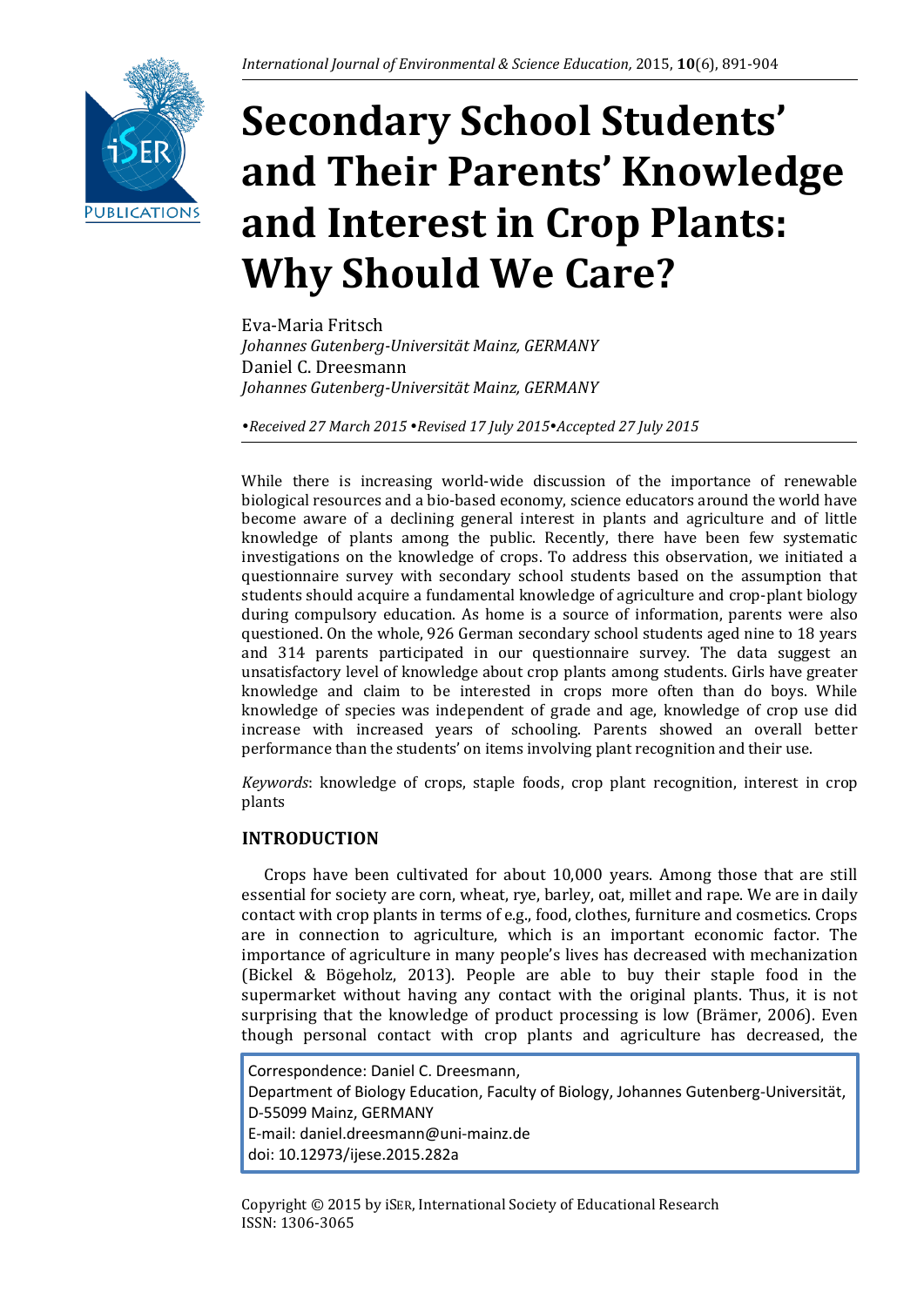#### *E. M. Fritsch & D. C. Dreesmann*

economic and scientific importance of such topics is apparent.

The discussion on renewable resources and their use for food or petrol production and the idea of a "bio-based economy" as coined by the OECD (2009), has become an important issue for public attention. The federal government of Germany also mentions the topic in its National Research Strategy BioEconomy 2030 (BMBF, 2010). An appropriate knowledge of crop plants is necessary in order to take part in public discussions on the food security through plant breeding and the industrial use of renewable resources.

## **Current state of research on the knowledge of and interest in crop plants**

Many surveys on students' knowledge of plants have been conducted to date. Crop plants were either not or only marginally included. However, it is shown that girls have a higher knowledge of species than boys (Gatt, Tunnicliffe, Borg & Lautier, 2007; Jäkel & Schaer, 2004). Still, students' knowledge of botanical species like early bloomers, trees, wild flowers, plants growing on the way side and toxic plants is lacking (Ammer & Gössinger, 2010; Bebbington, 2005; Fančovičová & Prokop, 2011; Gatt, Tunnicliffe, Borg & Lautier, 2007; Hesse, 2002; Jäkel & Schaer, 2004). Even adults do not know the leaves of common trees (Hesse & Lumer, 2000).

Results on knowledge of culturally important plants and crops are rare and not consistent. According to Cooper (2008) and Wagner (2008) culturally important plants such as trees, cotton, potatoes, roses, strawberries and bamboo are better recognized than others, while crops – which are definitely culturally important – are rarely known by agriculture students at the beginning of their study, even though 80 % have an agricultural background (Burrows, 2012).

Contrary to the findings of Jewell (2002), school seems not to be a relevant source of information for knowledge and recognition of species according to Tunnicliffe and Reiss (2000) and Fančovičová and Prokop (2011). Instead, daily life (Patrick & Tunnicliffe, 2011), daily use and sociocultural value (Natarajan, Chunawala, Apte & Ramadas, 2002), as well as parents (Gatt, Tunnicliffe, Borg & Lautier, 2007; Tunnicliffe & Reiss, 2000), seem to influence knowledge of plants. Those results are consistent with Hesse's (2000) survey on adults showing that names of plants and animals were learned less within the school than in family. At the same time, adults would like to have gained more knowledge of plants and animals within their school time.

Besides little knowledge, a lower interest in plants as compared to interest in animals can be observed (e.g., Berck & Klee, 1992; Holstermann & Bögeholz, 2007; Hummel, Glück, Jürgens, Weisshaar & Randler, 2012; Kinchin, 1999; Löwe, 1987; Prokop, Tuncer & Chudá, 2007). Moreover, adults were more interested in animals than in plants retrospectively when asked about their time in school (Hesse, 2000). Interest in crops and agriculture has been investigated less. Holstermann and Bögeholz (2007) and Bickel and Bögeholz (2013) found that students are less interested in agriculture and plants than they are in technical, human biological or zoological issues and that cultivation is less interesting than the keeping of animals. Thus, students prefer animals and have higher knowledge of them (Ammer & Gössinger, 2010; Schussler & Olzak, 2008). Moreover, animals are far more linked to the terms "farm" and "agriculture" according to Hamann (2004).

Wandersee and Schussler (1999) coined the term "plant blindness", meaning the underestimation of the importance of plants apparent in e.g. (1) the inability to realize plants in their environment, (2) the inability to notice the value of plants and giving them a lower value than animals and (3) the inability to appreciate plants concerning aesthetics and biology. Both authors assume that we can only recognize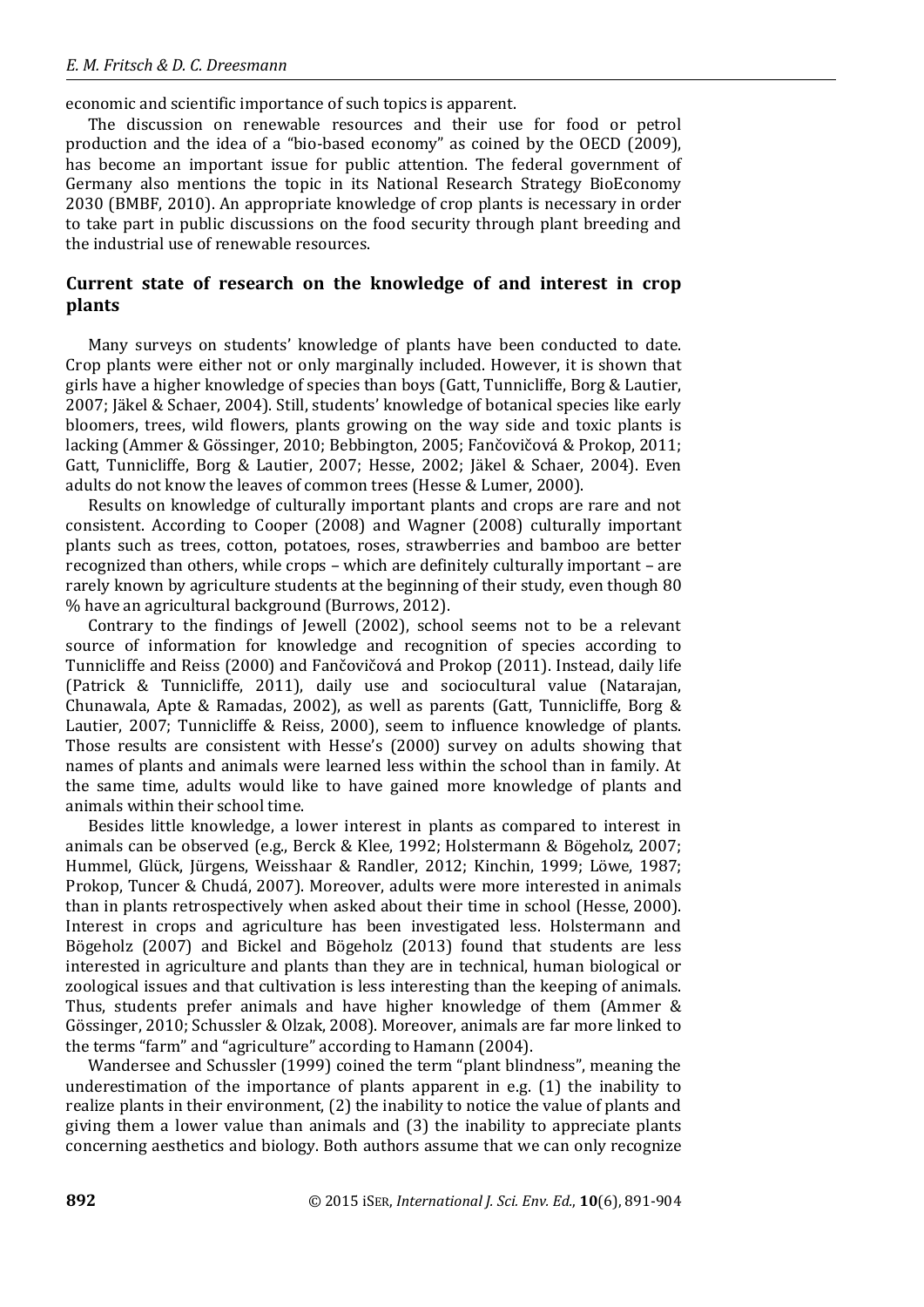what we know and that plants without special characteristics are not realized. This is consistent with Tunnicliffe (2001) and Zucchi (2007) who state that special plant characteristics are perceived.

Lindemann-Matthies (2005) showed that the more plants are known the more they are appreciated. Along with other authors, Lindemann-Matthies also showed the importance of knowledge about species for the protection of nature and biodiversity and that biodiversity is appealing to people (Lindemann-Matthies, Briegel, Schüpbach, & Junge, 2010; Lindemann-Matthies, Junge, & Matthies, 2010; Lindemann-Matthies, & Marty, 2013). Unfortunately, children are alienated from nature (Brämer, 2006) and not interested in the knowledge of species (Bebbington, 2005), which is regrettable as a good knowledge of species promotes a proenvironmental behavior (Zubke & Mayer, 2003) and is the basis for understanding biodiversity (Killermann, Hiering & Starosta, 2009). It is necessary to experience and appreciate nature, to notice its changes and to protect it. Moreover, it is the prerequisite for scientific examination, and knowledge of plant species, in particular, is the basis of social and political issues, such as cultivation of genetically modified crops, organic farming, renewable raw materials, climate change and world hunger. Furthermore, knowledge is a basis for interest (Berck & Graf, 2010) – meaning without knowledge students' low interest, especially in plants, cannot be counteracted.

However, as about 300,000 higher plants have been taxonomically described, each plant cannot be known. Thus, it is important to select examples that should be discussed in school and should belong to general education. As students are interested in the use and processing of plants (e.g., Bickel & Bögeholz, 2013), crop plants may be suited for teaching knowledge of species, health education (e.g., a balanced diet) and several other biological topics (e.g., morphology, ecology).

#### **Study purpose**

Knowledge of and interest in crop plants of German secondary school students has not been systematically investigated so far. Thus, it is of importance to find out at first:

- What do students know about crops and are they interested in them?
- Moreover, do parents have a greater knowledge than their children?
- Where do they get their information?

Knowledge of species in our survey has been defined as the recognition of and ability to label plant inflorescence images and seeds, as provided in small glass containers, as well as assigning crops to certain foods and enumerating raw material plants. Recognizing is used similarly to identification in this survey. A school in this survey means an institution including lessons, media, teachers and so on.

## **METHODOLOGY**

#### **Sample**

In total, 926 students of 44 classes from six secondary schools (in Germany 5th to 13th grade) between the ages of nine and 18 years participated (46 % female; 52 % male; no sex information was given by 2 % of the questioned students). Fifth grade students had an average age of 11; upper grade students (11th – 13th grade) were generally ages 16 to 19.

To examine whether parents had a greater knowledge than their children, whether they had a stronger direct contact with crops in school or whether there were differences in interest, all students taking part in the survey were given a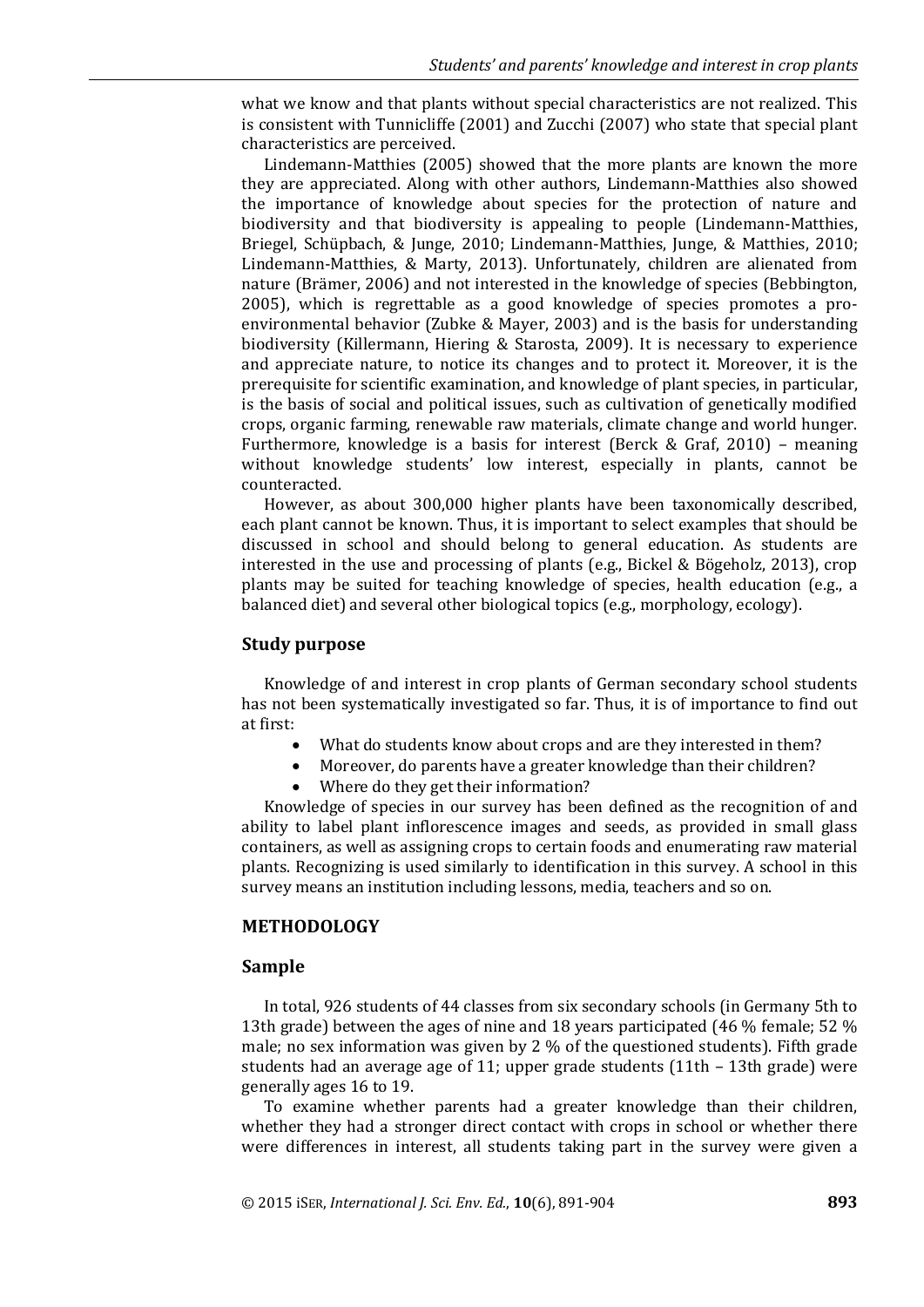questionnaire including an envelope for one of their parents. Students were able to bring the filled-in questionnaire back to school and put it in a box placed in the secretary's office. Thus, parental participation was anonymous and optional. Altogether, 314 parents participated in the questionnaire (235 female: 75 %; 76 male: 24 %; three parents did not give information about their sex: 1 %).

# **Data generation tools**

To determine the knowledge and interest students and parents ascribe to themselves concerning the topics "crops" and "agriculture" in general, we started a questionnaire survey in German secondary schools (5th to 13th grade) in the cities of Mainz and Bingen from June 2012 until December 2012. All questionnaires included open and closed questions. The students' questionnaire included questions about:

- 1. Personal aspects (sex, age, grade );
- 2. Knowledge (Table 1: S1–S4 seeds were presented in small glass tubes; monochrome images were taken from current schoolbooks)
- 3. Experiences in school concerning crops (Table 1: S5–S10)
- 4. Students' interest in agriculture and crops (Table 1: S11–S12).

The parents' questionnaire was shorter, but seven questions were identical to the students' questionnaire, allowing a comparison of generations (see Table 1).

**Table 1.** Evaluated questions of the students' questionnaire (S) and teachers' questionnaire (T) excluding personal questions; mc = multiple choice; # similar questions in parental questionnaire

| S1#            | What plant is illustrated in image 1 (wheat), image 2 (corn), image 3 (barley), image 4                               |            |            |                   |                   |
|----------------|-----------------------------------------------------------------------------------------------------------------------|------------|------------|-------------------|-------------------|
|                | $(rye)$ , image 5 $(oat)$ ?                                                                                           |            |            |                   |                   |
|                | $\Box$ millet $\Box$ rice $\Box$ oat $\Box$ wheat $\Box$ corn $\Box$ rape $\Box$ rye $\Box$ barley $\Box$ don't know  |            |            |                   |                   |
| S <sub>2</sub> | What seed do you see in tube 1 (millet), tube 2 (corn), tube 3 (rape), tube 4 (wheat), tube                           |            |            |                   |                   |
|                | $5$ (oat)?                                                                                                            |            |            |                   |                   |
|                | $\Box$ millet $\Box$ rice $\Box$ oat $\Box$ wheat $\Box$ corn $\Box$ rape $\Box$ rye $\Box$ barley $\Box$ don't know  |            |            |                   |                   |
| S3#            | What is a) white bread b) popcorn c) cornflakes d) malt beer made of?                                                 |            |            |                   |                   |
|                | $\Box$ millet $\Box$ rice $\Box$ oat $\Box$ spelt $\Box$ wheat $\Box$ corn $\Box$ rye $\Box$ barley $\Box$ don't know |            |            |                   |                   |
|                |                                                                                                                       |            |            |                   |                   |
| $S4^{\#}$      | Freelist plants used as raw materials (e.g., building material, clothes).                                             |            |            |                   |                   |
| S <sub>5</sub> | <b>Does your school have a school garden?</b> □ yes                                                                   |            | $\Box$ no  | $\Box$ don't know |                   |
| S <sub>6</sub> | Where do you get your information about crops and their use? (mc)                                                     |            |            |                   |                   |
|                | Answer options see Figure 3a                                                                                          |            |            |                   |                   |
| S7             | What media are used in your biology class? (mc) Answer options see Figure 3b                                          |            |            |                   |                   |
| S8#            | Have you discussed "crops" in school?                                                                                 | $\Box$ ves | $\Box$ no  | $\Box$ don't know |                   |
| S9#            | Have you discussed "agriculture" in school?                                                                           |            | $\Box$ ves | $\Box$ no         | $\Box$ don't know |
| S10#           | Have you a) cultivated b) identified c) touched d) processed crops in school?                                         |            |            |                   |                   |
|                | $\Box$ don't know<br>$\square$ yes<br>$\Box$ no                                                                       |            |            |                   |                   |
| 12             | Are you interested in "agriculture/crops"? $\square$ yes                                                              |            | $\Box$ no  | $\Box$ don't know |                   |
|                |                                                                                                                       |            |            |                   |                   |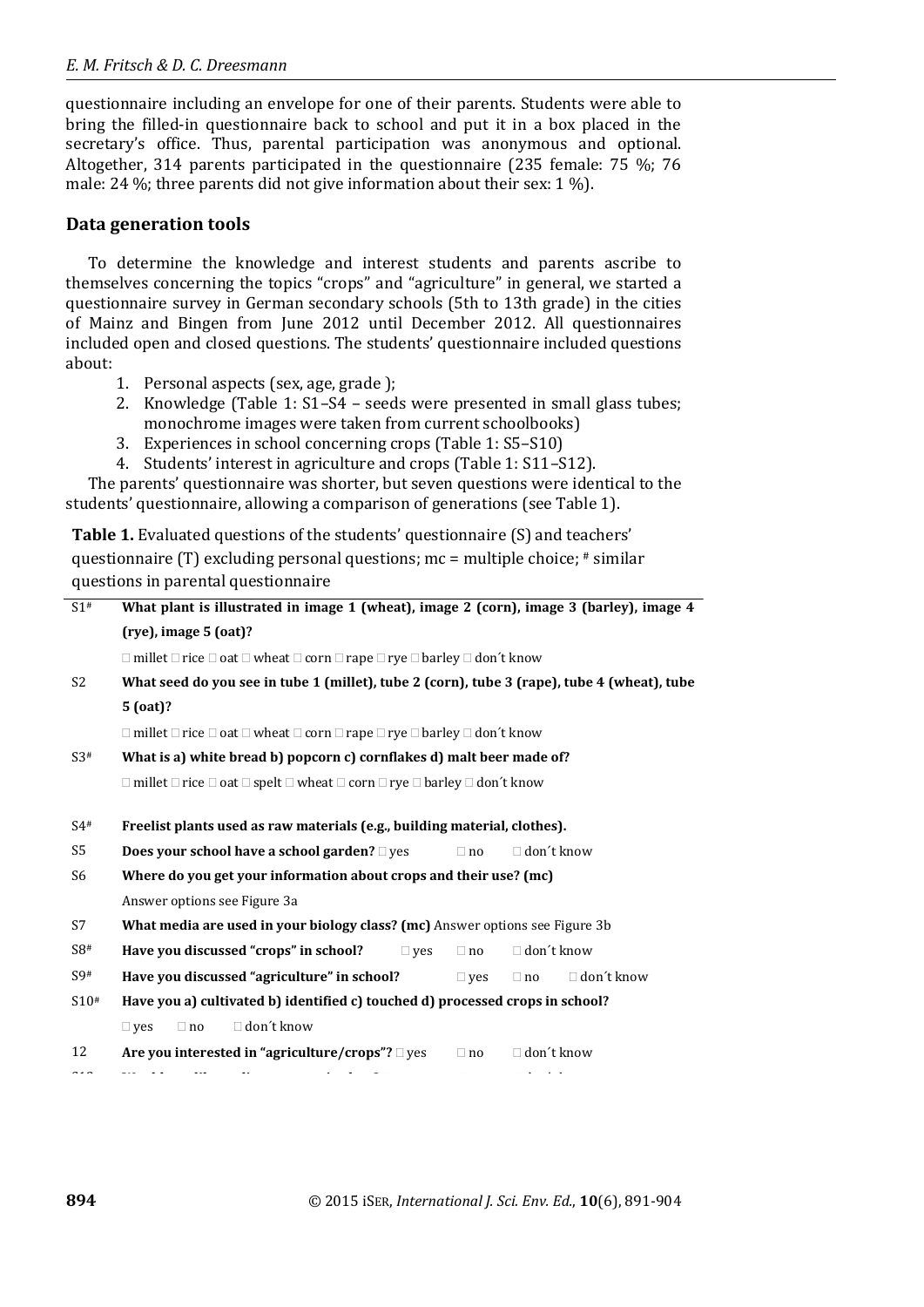#### **Data collection and analysis**

For inquiry, we visited the classes so that questions could be answered and the execution was observed. If students were not willing to participate, no questionnaire was given to them.

Different sets of data are given: relative and rounded frequencies as well as average scores and standard deviations. Cross-tables,  $\chi^2$ - and t-tests were performed in SPSS. Within sums, missing data and wrong answers were rated "0," and right answers were rated "1" as only the right answers were interesting within the sums. As closed questions can lead to educated guessing (Nadeau & Niemi, 1995), a large sample was selected to minimize the guessing-bias. Still, a possible bias could not be eliminated. To be suited for lower and upper grade students, questions concerning interest were binary scaled ("yes–no") with the additional option "don't know." Previous studies conducted by our group showed that lowergrade students were especially compromised by Likert scaled questions, and tended to choose the center level. Furthermore, the general attitude – are students interested or not – and not the level of interest was the focus in this study.

#### **RESULTS**

#### **Knowledge of crops plants**

Identifying plant images revealed that corn was the best-known crop species (60 %), followed by wheat (51 %), oat (33 %), rye (30 %) and barley (20 %). Seed recognition showed that corn was selected correctly by 92 % ( $N = 912$ ) of the students. The seed of rape was identified by 32 %, wheat was identified by 25 %, millet-seed by 24 % and oat was correctly recognized by 17 % of the students. Moreover, seeds were often interchanged. The use of corn to produce popcorn was known by 91 % of the students. That white bread is made of wheat was known by 67 %. 18 % knew that cornflakes are made of corn and 39 % that malt beer is made of barley (Note: The word "cornflakes" is used in German as well; there is no translation to an equivalent in the German language). A mean of two out of five correct image (*M* = 1.94, *SD* = 1.419) and seed (*M* = 1.9, *SD* = 1.141) answers and two out of four correct use  $(M = 2.14, SD = 1.037)$  answers was achieved. The open question, which asked to list raw material plants, showed that, on average, one example was given. Cotton was mentioned most often with more than 500 nominations followed by tree/wood (151), cannabis/*cannabis sativa* (98), rape (49), bamboo (37) and caoutchouc (33). Silk, a non-botanical material, was ranked in 8th place with 19 nominations.

According to sex, a highly significant difference was examined concerning the sums achieved in identifying images as well as concerning sums achieved in recognizing seeds and the use of plants for food production. Thereby, girls performed better than boys (*images*: male *M* = 1.78, *SD* = 1.366; female *M* = 2.14, *SD* = 1.448; *t*(902) = -3.845, *p* = .000; *seed:* male *M* = 1.81, *SD* = 1.158; female *M* = 2.01, *SD* = 1.116; *t*(888) = -2.676, *p* = .008; *use*: male *M* = 2.04, *SD* = 1.105; female *M* = 2.26, *SD* = 0.935; *t*(900.021) = -3.269, *p* = .001).

No significant changes occurred from one school grade level to the next concerning the recognition of images and the recognition of seeds (*images: t*(924) = -0.996, *p* = .319; one image difference; *seed: t*(910) = -0.318, *p* = .751; one seed difference). In terms of the enumeration of raw material plants (*t*(277.281) = -7.954, *p* = .000) and the use of crops (*t*(350.028) = -6.913, *p* = .000), a highly significant difference was found. While students between the 5th and the 10th grade assigned two products with the correct crops, students of upper grades were able to correctly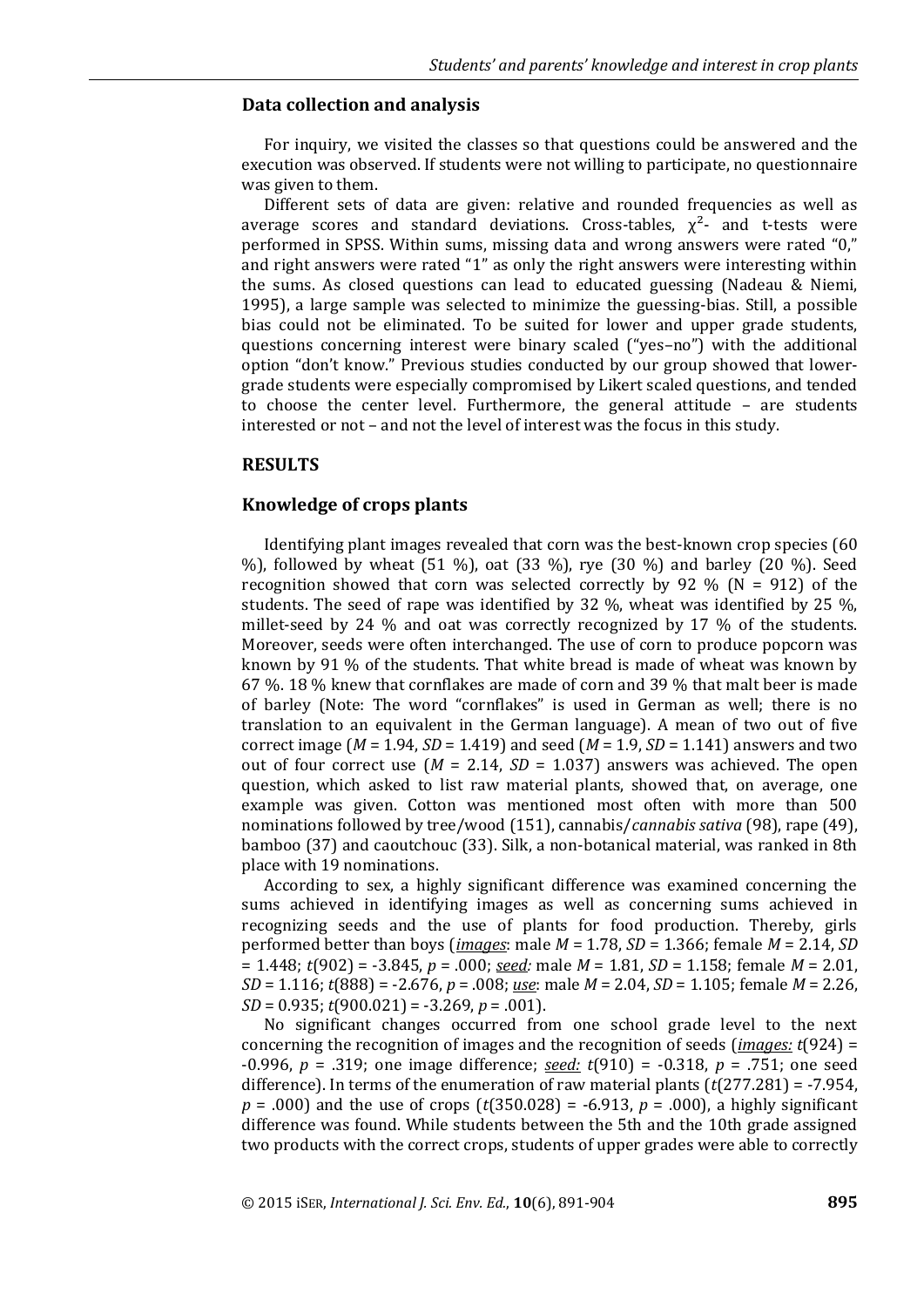name up to three basic materials for food production. Among the 12th grade students, 46 % were able to assign the correct basic crops to all four staples.

## **Interest in crop plants and agriculture**

Two closed questions concerning interest in and desirability of crops in class showed a balanced opinion with a negative tendency. Answer options "no interest" and "crops not welcome in class" were selected more often than the options "interest" and "crops welcome in class." While 37 % said that they were interested, 45 % said they were not. At the same time, 26 % wished to discuss agriculture and crops in class, while 37 % did not. About 20 % chose "don't know." Girls selected "interest" ( $\chi^2$  (2, N = 887) = 18.438, p = .000) and "crops welcome in class" ( $\chi^2$  (2, N =  $768$  = 20.557, p = .000) significantly more often than did boys (Figure 1).



**Figure 1.** Results of "interest" (S11) and "crops welcome in class" (S12) according to sex and according to agricultural holding in families;  $N = 926$ , relative data given;  $*$ significant \*\* highly significant according to  $\chi^2$ -Test

In terms of grade, 5th grade students declared themselves interested most often, interest decreased until the 10th grade and increased again in the upper grades. Similar results were found concerning desirability in class (Figure 2).



**Figure 2.** Results of "interest" (S11) and "crops welcome in class" (S12) during school

**896** © 2015 iSER, *International J. Sci. Env. Ed.*, **10**(6), 891-904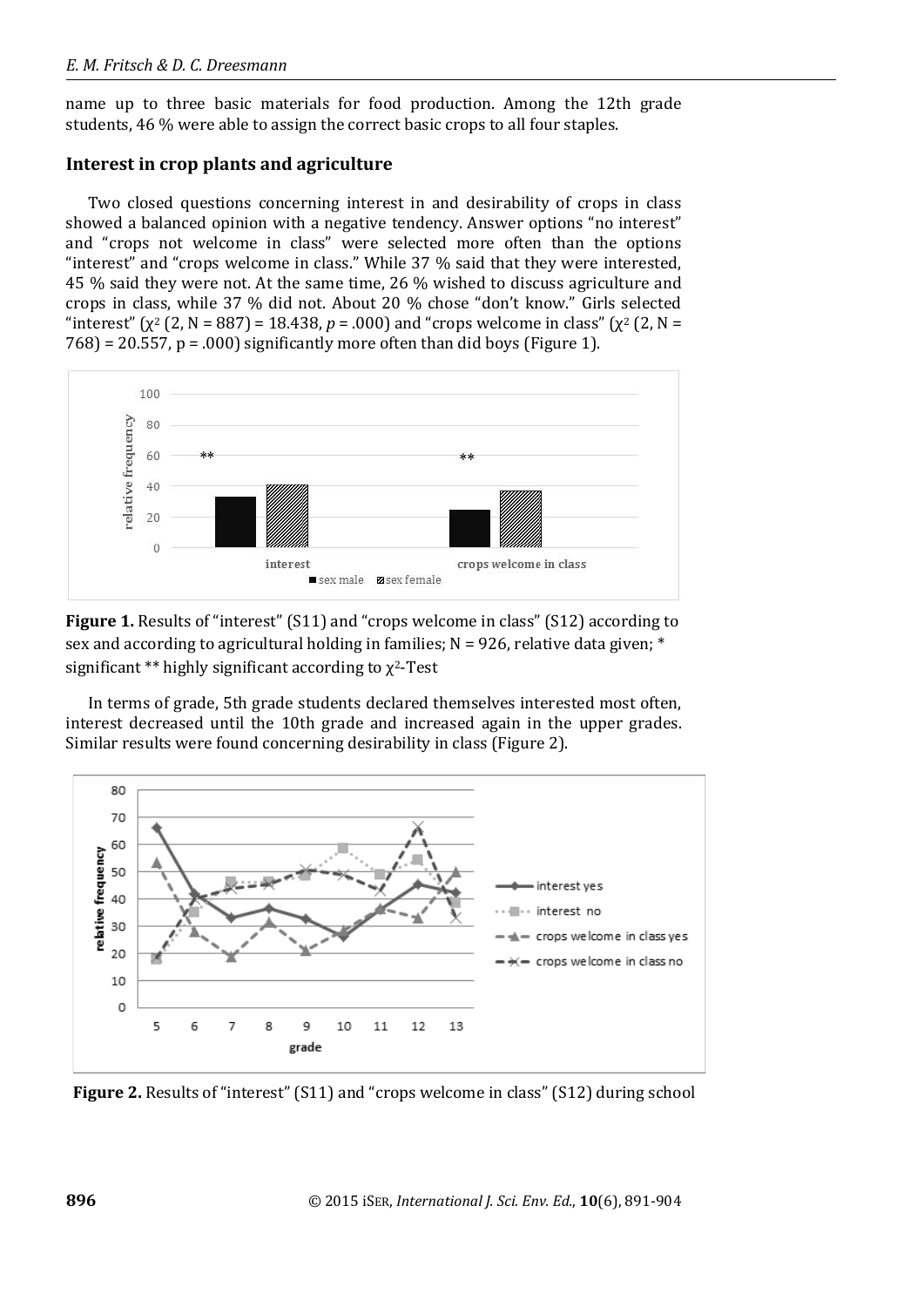## **Sources of information on crop-related issues**

School and parents were the predominant sources for students concerning crops; holidays and friends ranked in the bottom positions (Figure 3a). Within school, textbooks were the most common media, followed by film and modelreconstructions. Therefore, secondary media – offering no hands-on experiences – were used most often. School gardens, a primary media allowing real contact and hands-on experience, were in the bottom position (Figure 3b). At the same time, 510 of 926 students confirmed that their school indeed had a school garden.



**Figure 3.** Ranking of students' sources of knowledge (a) and of media used in biology class (b); N = 926, multiple choice question (S6-S7), relative data given)

### **Parents' knowledge and interest**

Parents performed significantly better on all questions of knowledge, including recognizing plant images  $(t(1238) = 12.822, p = .000)$ , listing raw material plants (*t*(376.151) = 15.291, *p* = .000) and assigning plants to certain foods (*t*(708.525) = 19.692,  $p = .000$ ). While students named on average two out of five images and two out of four origins for food production correctly, parents knew three out of five images and three out of four origins for food production. In addition, parents were able to freelist about three raw material plants, while students listed one. According to their own statements, a higher number of parents said they were interested in agriculture and crops and that both topics were discussed in school (*interest:* χ<sup>2</sup> (2, N = 1210) = 62.558, *p* = .000); *school:* crops χ<sup>2</sup> (2, N = 1222) = 62.027, *p* = .000; agriculture  $\chi^2$  (2, N = 1221) = 17.635, p = .000). While 38 % of the students said that

© 2015 iSER, *International J. Sci. Env. Ed.*, **10**(6), 891-904 **897**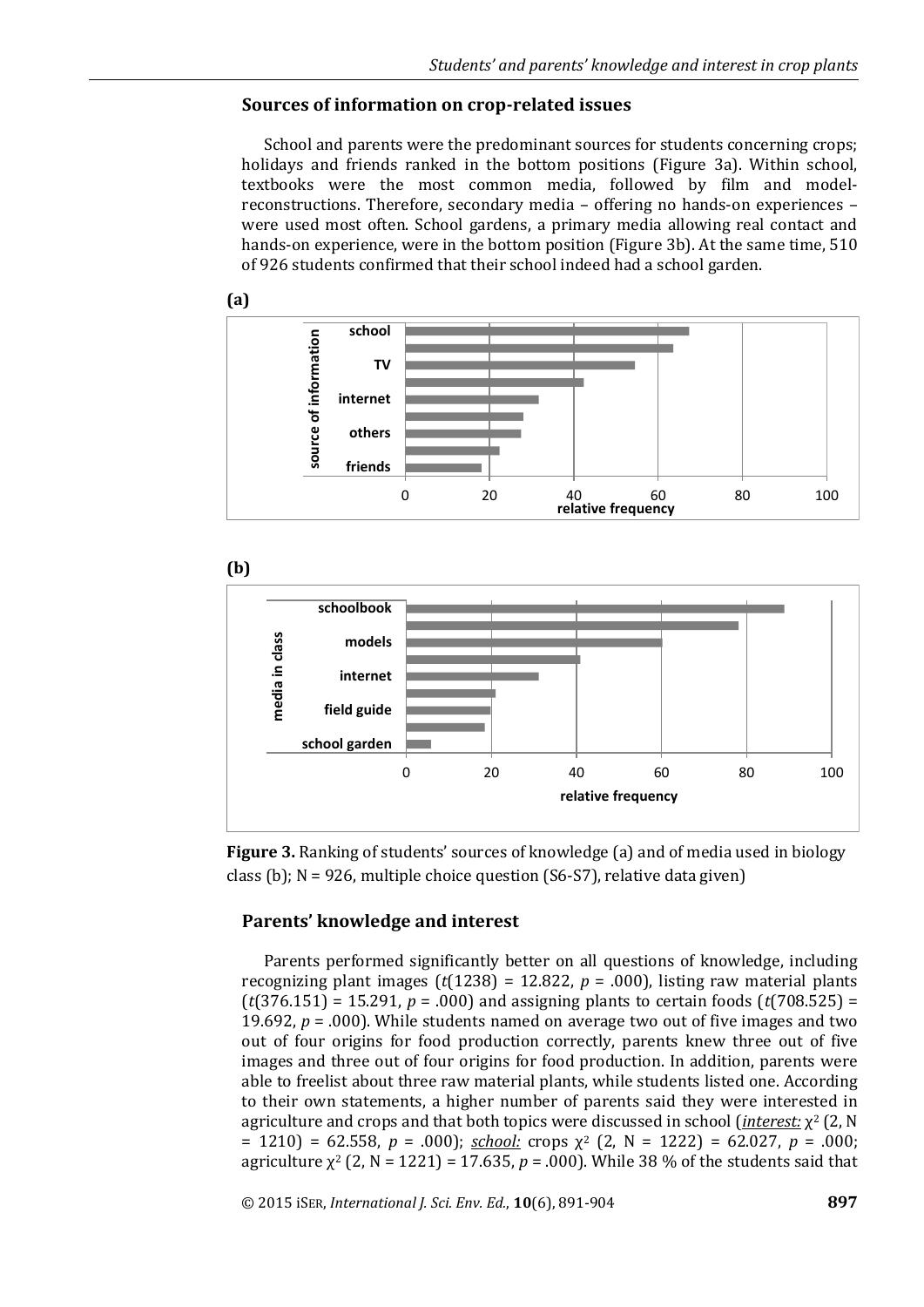crops were discussed in school and 55 % stated that agriculture was discussed, 59 % of the parents said that crops and 64 % said that agriculture was discussed. Current students said that they had cultivated and touched or used plants in school more often (*crop plants cultivated*:  $χ²$  (2, N = 1223) = 21.668, *p* = .000; *crop plants touched*:  $\chi^2$  (2, N = 1207) = 1.445, *p* = .486; *crop plants used*:  $\chi^2$  (2, N = 1205) = 1.751,  $p = .417$ ). However more parents selected "identification of plants in school" than did students  $(\chi^2$  (2, N = 1213) = 3.654, p = .161)..

# **DISCUSSION**

This study, to our knowledge, provides the largest empirical analysis of students' and their parents' knowledge of crop plants and interest in crop-related issues. Its findings are comparable to other countries with similar living conditions and educational systems like in Germany.

# **More than wheat and corn?**

According to FAO, wheat and corn are commonly cultivated in Europe and all around the world and are the most common crops in daily life e.g., in staple products (bread, noodles) or sweets (popcorn, pastries). Our results show that only plants with a strong connection to daily life (i. e. wheat and corn) are well-known with regard to image recognition, seed identification and – with some limitations – assignment of use. In other words students could only recognize two out of five crop images and seeds. Both crop species have special characteristics in their appearance, such as the female flower of corn or the beardless head of wheat, and are often printed on food packaging. A focus on special characteristics is indicated by Tunnicliffe (2001) and Zucchi (2007). Thus, it is not surprising that such plants images and seeds are well recognized. Barley, rye and oat are less well known. The confusion between rye and barley could arise from the black and white images which were presented in the questionnaires and their similar habitus displaying a spica with beard. While differences between the two species are easy to observe in the field, limited knowledge about major differences such as beard length impedes proper identification on photographs or line drawings. Moreover, the rather greyish than green color of rye kernels could not be observed in the black and white drawings. So by bringing stalks into the classroom, rye and barley should be discussed in class purposefully and examined accurately to avoid confusion. The results confirm a survey on German primary students (Hamann, 2004). She found that corn and wheat are named more often than rye, oat and barley when students are asked to list cultivated plants. As in several other surveys, girls (e.g., Gatt, Tunnicliffe, Borg & Lautier, 2007; Jäkel & Schaer, 2004), performed better in recognizing plant images, seeds and the use of crops. Moreover, daily life seems to influence children´s knowledge (Natarajan et al., 2002; Patrick & Tunnicliffe, 2011). Children remember plants encountered outside of school (Patrick & Tunnicliffe, 2011) or plants that possess a daily and sociocultural relevance (Natarajan et al., 2002). These facts can explain the high enumeration of cotton and tree/wood concerning raw material plants, which are present in daily life e.g., in clothes and furniture. Still, this enumeration is not necessarily equivalent to recognizing and knowing the plant species.

## **Does school really matter?**

While Tunnicliffe and Reiss (2000) claimed that school was a less important source of plant knowledge for students, school was most often chosen as a source of knowledge concerning crops by our participating students. According to information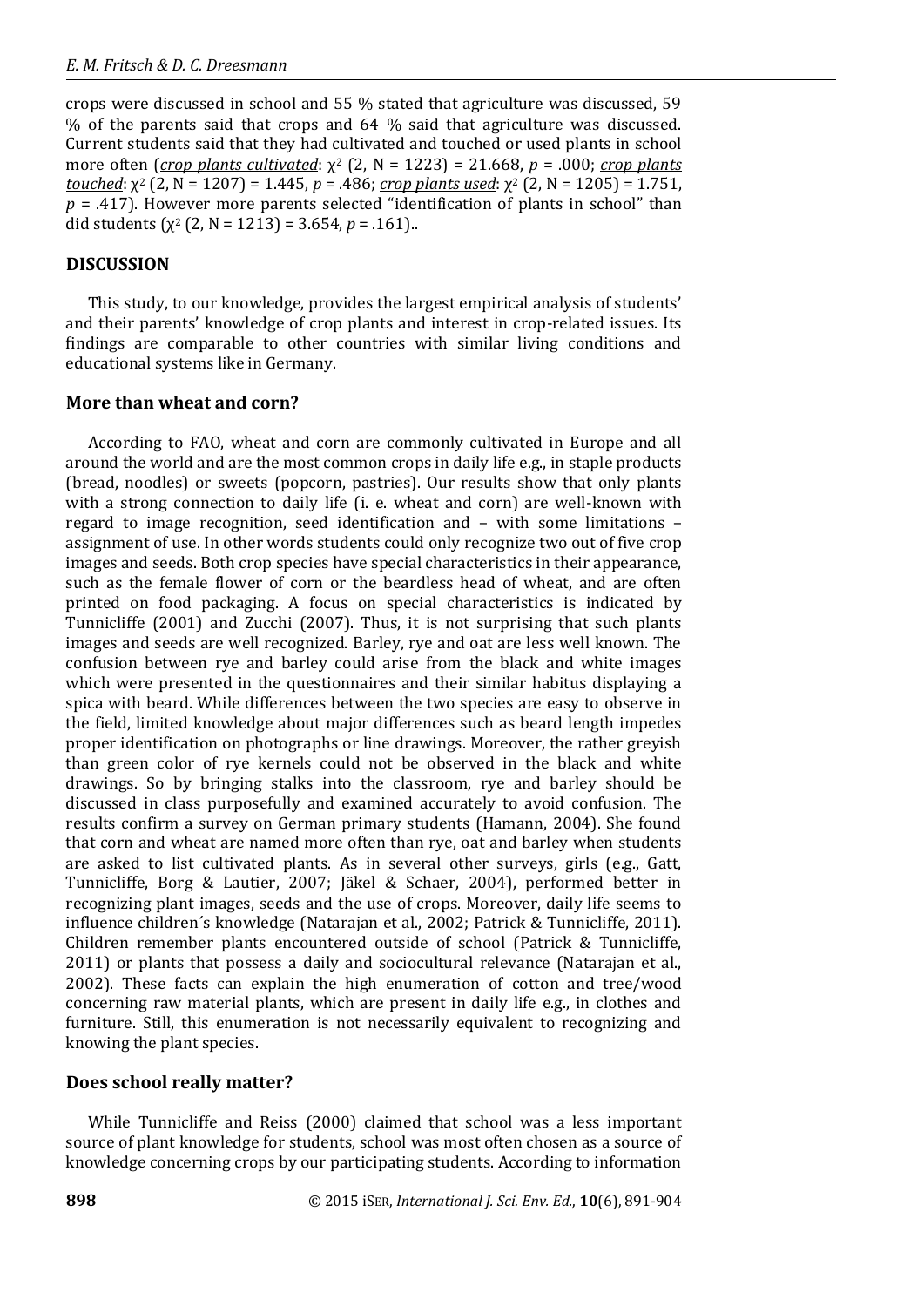given by the students, lower and upper grades said that they were interested more often than students of 8th to 10th grade. This could indicate that either students are more interested during grades in which agriculture and crops are discussed or this could indicate that teachers adjust their classes to students' interests. At the same time, German curricula may be adjusted to students' interests as in 8th, 9th and 10th grade botanical issues are less mentioned while human biological or ecological topics are focused on (e.g. Ministerium für Bildung, Wissenschaft, Jugend und Kultur, 2014).

Even though no longitudinal study was conducted, it seems that, in terms of recognizing images and seeds, no improvement throughout school years occurs. Even the discussion of agriculture and crops did not significantly affect students' performance (except for use of crops). Only concerning the use of crops and the enumeration of raw material plants did students from upper grades perform significantly better. This could be traced back either to experiences in their daily life or to school.

The non-significant difference between lower and upper grades concerning recognizing images and seeds could indicate, that crops and their recognition are either not or are only marginally discussed in class and cannot be transmitted to long-term memory. Crops are, rather, discussed in relation to geography (agriculture, cultivation), nutrition and crop use, not in terms of their systematics or morphological or botanical characteristics. This would explain the significant difference between lower and upper grades concerning the naming of raw material plants and the use of crops for food.

Thus, our study affirms results from Tunnicliffe and Reiss (2000) and Fančovičová and Prokop (2011). Rather than school, daily life (Patrick & Tunnicliffe, 2011) and the daily use and sociocultural value of crops (Natarajan et al., 2002) seem to influence students' knowledge of plants.

As less time is spent at home due to full-time schooling and less time is spent in nature, it is of great importance that knowledge of crops and agriculture is transferred to students in school. (see e.g. Bigler & Hanegan, 2011; Holstermann, Grube & Bögeholz, 2010; Lineberger & Zajicek, 2000). Unfortunately, an analysis of 42 German school books showed that original contact and hands-on contact with crops, as well as an entire discussion of plants from seedlings to processing, are not or only marginally included (Fritsch & Dreesmann, 2014). All in all, school was the predominant source of information according to students' statements, but whether crops and agriculture were discussed in class did not affect their knowledge significantly.

## **Are crop plants and agricultural issues interesting at all?**

Our results show, that more students declared themselves not to be interested in crop-related topics. Only 40 % of the surveyed students were interested, and only 30 % would like to discuss those topics in class. This affirms results of Holstermann and Bögeholz (2007) and Bickel and Bögeholz (2013) showing that agriculture, plants and cultivation are least interesting. Thereby, girls scored higher than boys concerning cultivation (Bickel & Bögeholz, 2013). Other surveys on students' interest in plants showed that girls were significantly more interested than boys (Kinchin, 1999; Löwe, 1987, 1992), which is consistent with our results. However, a difference can be discovered in students' grade levels. While there was a maximum in selecting "yes" in the 5th grade, the frequency of assigning interest decreased in the following grades. From 11th grade on, an increase was detected (Figure 2). Those results are consistent with Löwe (1987) and Strgar (2007). Löwe (1987) suggested a 5th grade effect. Strgar (2007) found that 5th grade students had the highest "interest" scores concerning a selection of eight given plants.

© 2015 iSER, *International J. Sci. Env. Ed.*, **10**(6), 891-904 **899**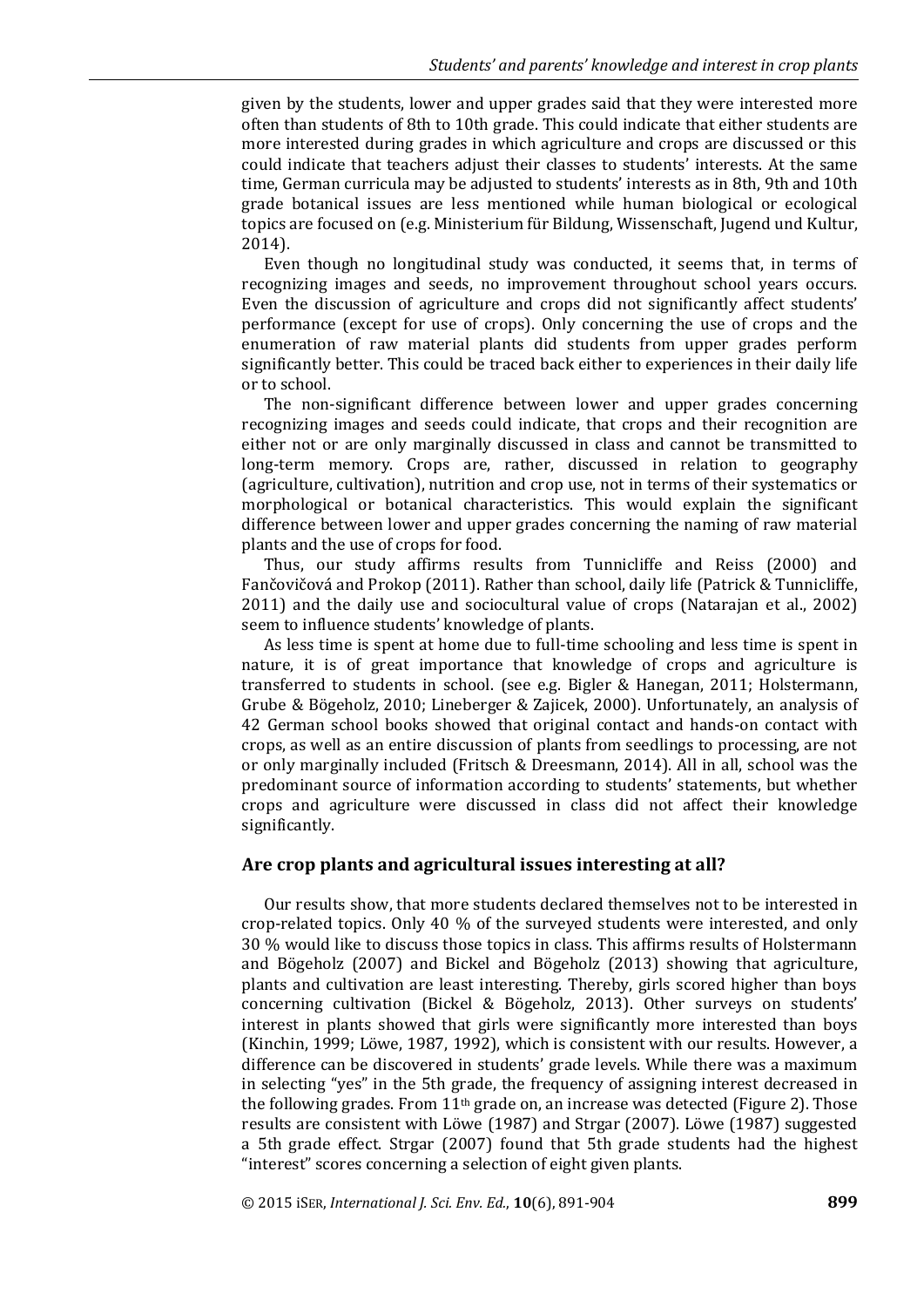## **Parents vs. students – how to close the knowledge gap?**

Adults in our survey performed better than students concerning recognizing images, assigning use and enumerating raw material plants. Reasons for these results can only be supposed. Knowledge increases with experience through the passing of time. This fact could explain these differences, and adults have far more life experiences than students have. Furthermore, most of the adult participants were female. Surveys showed that females have a better knowledge concerning plants (Gatt, Tunnicliffe, Borg & Lautier, 2007; Jäkel & Schaer, 2004) and that they are also more interested in them (Kinchin, 1999; Löwe, 1987). In addition, women still cook at home more often than do men (Australian Bureau of Statistics, 2009; Bianchi, Milkie, Sayer & Robinson, 2000; Meusch, 2013), which would make them more familiar with the ingredients of food. Additionally, adults selected significantly more often that crops and agriculture were discussed in class when they were students.

As plants gained much attention in former curricula and recognition skills were part of the curriculum – in contrast to the current situation (Berck, 2009) – it is plausible that more adults affirm those topics to have been discussed in school. Accordingly, their better performance could be explained through: (1) higher personal contact in the parents' childhood, e.g., helping in the field, (2) life experience or (3) discussion in school, which was less based on hands-on activities but was transmitted to long-term-memory.

### **Educational and methodological demand**

As stated above, crops and agriculture are important issues these days. For students, school is the main source of information concerning these topics. However, there is no difference between lower and upper grade students, indicating that there may not be an increase in students' performance during school concerning recognizing plant species. Moreover, with a mean of two out of five plants or seeds, a shortcoming can be identified, which needs to be corrected. Accordingly, agriculture and crops should be discussed in school purposefully. To achieve this, both topics should be mentioned in science curricula and specific didactic material should be prepared that allows personal experience so that students feel addressed.

As a consequence, science curricula must include knowledge of species. Today, knowledge of species is implicitly mentioned but not listed in curricula (American Association for the Advancement of Science, 2009; Berck, 2009).However, students should learn and practice scientific methods connected with the scientific identification of species (monitoring, writing a register of characteristics). As learning in contexts has a positive influence on students' knowledge, motivation and interest (e.g., Goller, 2001), it is evident that not only crops but also crop-related issues should be taught in class (e.g., agriculture, climate change, plant breeding) combined with other disciplines. Hands-on experience should be included as students like such personal activities (Murphy, 1991; Nott & Wellington 1999), and hands-on experiences "increase student content knowledge" (Bigler & Hanegan, 2011).

One effort to meet the educational demands listed above is a project called the "Greenhouse Project," which is an educational research project initiated by our group in 2011. Secondary school students of different grades cultivate and examine crop plants grown inside and outside of a small greenhouse so hands-on experiences are included. Additionally, effects of drought stress and climate change are discussed. Topics from different subjects such as physics, chemistry and history are also raised within the project (Fritsch, Lechner-Walz & Dreesmann; 2015).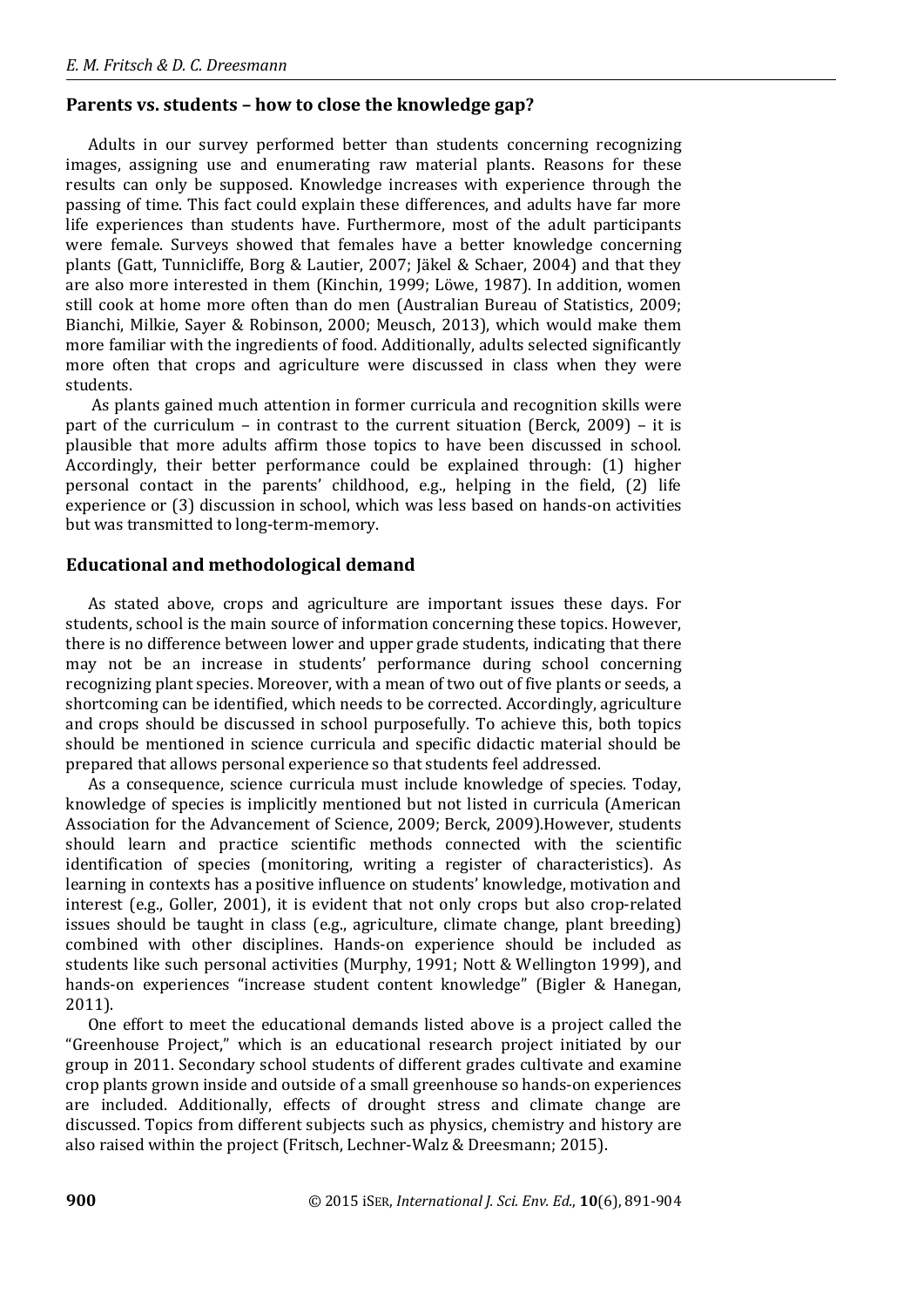### **CONCLUSIONS**

German students' knowledge of crop plants is poor. In addition, no significant difference between grades or age, respectively, can be observed. Only concerning knowledge of crop use did upper grade students show higher results than lower grade students. At the same time, many students are not interested in crops and agriculture. According to Wandersee's and Schusslers' (1999) conception of plant blindness, German students are crop-blind. Students lack knowledge of almost every plant group: herbs (Hesse, 2002; Jäkel & Schaer, 2004), wild flowers (Bebbington, 2005), toxic plants (Fančovičová & Prokop, 2011) and trees (Ammer & Gössinger, 2010). This even includes those plants they eat. And if culturally important plants are better recognized than others (Cooper, 2008), the knowledge of non-crop plant must be even worse. Our results strongly support the need for new and better teaching materials and methods to increase students' knowledge of and interest in plants.

#### **ACKNOWLEDGEMENTS**

The authors are grateful for the participation of the students, parents and teachers in our study. The authors wish to thank Dr. Cornelia Lechner-Walz for her feedback on earlier drafts of this manuscript. We are indebted to three anonymous reviewers for valuable comments and suggestions which helped to improve the manuscript.

#### **REFERENCES**

- American Association for the Advancement of Science (2009). Benchmarks online: 5. The Living Environment. Retrieved from
	- http://www.project2061.org/publications/bsl/online/index.php?chapter=5
- Ammer, U., & Gössinger, L. (2010). Was wissen bayerische Schulkinder über den Wald? [What do Bavarian pupils know about the forest?] *Waldpädagogik. Unser Wald, 1*, 10– 12.
- Australian Bureau of Statistics (2009). Trends in household work. Retrieved from http://www.ausstats.abs.gov.au/ausstats/subscriber.nsf/LookupAttach/4102.0Publica tion 25.03.095/\$File/41020\_Householdwork.pdf
- Bebbington, A. (2005). The ability of A-level students to name plants. *Journal of Biological Education, 39*(2), 63–67. Doi 10.1080/00219266.2005.9655963
- Berck, K. H. (2009). Artenkenntnis wozu Naturbegegnung was ist das? Ein Abgesang für den Biologieunterricht? [Why knowledge of species? – What does encounter with nature mean?]. *MNU, 62*(2), 68–71.
- Berck, K. H., & Graf, D. (2010). *Biologiedidaktik: Grundlagen und Methoden* [Didactics of biology: Basics and methods]. Wiebelsheim, Germany: Quelle&Meyer Verlag.
- Berck, K. H., & Klee, R. (1992). *Interesse an Tier- und Pflanzenarten und Handeln im Natur-Umweltschutz. Eine empirische Untersuchung an Erwachsenen und ihre Konsequenzen für die Umweltbildung* [Interest in animal and plant species and action in environmental protection. An empirical survey on adults and its consequences for environmental education]. Frankfurt am Main, Germany: Peter Lang Verlag.
- Bianchi, S. M., Milkie, M. A., Sayer, L. C., & Robinson, J. P. (2000). Is anyone doing the household? Trends in the gender division of household labor. *Social Forces, 79*(1), 191– 228.
- Bickel, M., & Bögeholz, S. (2013). Schülerinteressen an landwirtschaftlichen Themen [Students´ interest in agricultural topics]. In J. Friedrich, A. Halsband, & L. Minkmar (Eds.). *Biodiversität und Gesellschaft. Gesellschaftliche Dımension von Schutz und Nutzung biologischer Vielfalt. Beiträge der Fachtagung, Göttingen* [Biodiversity and society. Societal dimensions of the conservation and utilisation of biological diversity.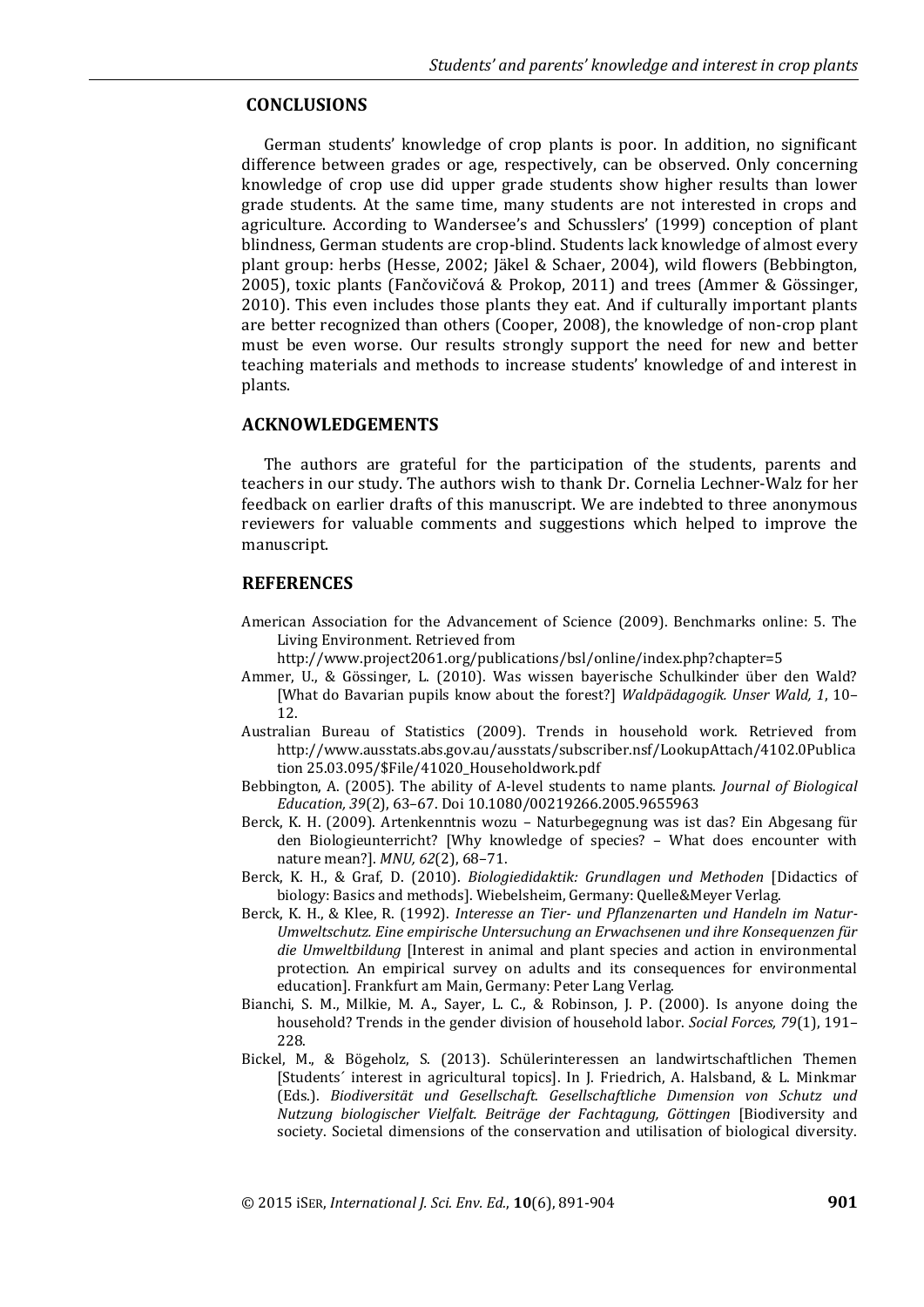Conference proceedings]. (pp. 59-72). Göttingen, Germany: Goettingen University Press.

- Bigler, A. M., & Hanegan, N. L. (2011). Student content knowledge increases after participation in a hands-on biotechnology intervention. *Journal of Science Education Technology*, *20*, 246–257. DOI: 10.1007/s10956-010-9250-7
- BMBF. (2010). *Nationale Forschungsstrategie BioÖkonomie 2030. Unser Weg zu einer biobasierten Wirtschaft* [National research strategies BioEconomy 2030. Our way to a biobased economy]. Berlin, Germany.
- Brämer, R. (2006). *Natur obskur. Wie Jugendliche heute Natur erfahren* [Obscure nature. How teenagers experience nature today].Munich, Germany: Oekom Verlag.
- Burrows, G. E. (2012). Recognising differences in weed and crop species: Recognition skills of agriculture students. *Bioscience Education, 19*.
- Cooper, C. L. (2008). Botanical knowledge of a group of South Carolina elementary school students. *Ethnobotany Research & Applications, 6*, 121–127.
- Fančovičová, J., & Prokop, P. (2011). Children's ability to recognise toxic and non-toxic fruits. *Eurasia Journal of Mathematics, Science & Technology Education, 7*(2), 115–120.
- FAO-Stat. (n. d.). Retrieved from http://faostat.fao.org/site/339/default.aspx
- Hands-on Crops! How Long-term Activities Improve Students´ Knowledge of Crop Species. A Pretest-Posttest Study of the Greenhouse Project. *International Journal of Environmental & Science Education, 10*(5), 737-755.
- Fritsch, E.-M., & Dreesmann, D. C. (2014). Nutzpflanzen und Landwirtschaft in Schulbüchern. Eine Untersuchung zur Alltagsrelevanz von Biologieunterricht [Crops plants and agriculture in high school biology textbooks. An analysis of textbook contents and their relevance to everyday life]. *Journal für die Didaktik der Biologie (F), 5*, 58–71.
- Gatt, S., Tunnicliffe, S. D., Borg, K., & Lautier, K. (2007). Young Maltese children's ideas about plants. *Journal of Biological Education, 41*(3), 117–122. DOI: 10.1080/00219266.2007.9656080
- Goller, H. (2001). *Kontextabhängiger Erwerb von Arten- und Formenkenntnissen im Biologieunterricht des Gymnasiums* [Context-based acquisition of knowledge of species in biology lessons of secondary schools] (Doctoral dissertation). University of Regensburg, Germany.
- Hamann, S. (2004). *Schülervorstellungen zur Landwirtschaft im Kontext einer Bildung für nachhaltige Entwicklung* [Students' conceptions on agriculture concerning an education of sustainable development] (Doctoral dissertation). University of Education Ludwigsburg, Germany.
- Hesse, M. (2000). Erinnerungen an die Schulzeit Ein Rückblick auf den erlebten Biologieunterricht junger Erwachsener [Memories of young adults on school time – A review on experienced biology lessons]. *Zeitschrift für Didaktik der Naturwissenschaften, 6*, 187–201.
- Hesse, M. (2002). Eine neue Methode zur Überprüfung von Artenkenntnissen bei Schülern. Frühblüher: Benennen – Selbsteinschätzen – Wiedererkennen [A new method to test students' knowledge of species. Early bloomers: Naming – self-assessment – recognizing]. *Zeitschrift für Didaktik der Naturwissenschaften, 8*, 53–67.
- Hesse, M., & Lumer, J. (2000). Was bleibt von der Schule? Basiskenntnisse aus dem Biologieunterricht bei Erwachsenen [What remains of school? Adults´ basic knowledge gained in biology class]. *Berichte des Instituts für Didaktik der Biologie der Westfälischen Wilhelms-Universität Münster, 9*, 27–40.
- Holstermann, N., & Bögeholz, S. (2007). Interesse von Jungen und Mädchen an naturwissenschaftlichen Themen am Ende der Sekundarstufe I [Boys' and girls' interest in science at the end of middle school]. *Zeitschrift für Didaktik der Naturwissenschaften,* 13, 71–86.
- Holstermann, N., Grube, D., & Bögeholz, S. (2010). Hands-on activities and their influence on students' interest. *Research in Science Education, 40*, 743–757.
- Hummel, E., Glück, M., Jürgens, R., Weisshaar, J., & Randler, C. (2012). Interesse, Wohlbefinden und Langeweile im naturwissenschaftlichen Unterricht mit lebenden Organismen [Interest, wellbeing and boredom in science class with living organisms]. *Zeitschrift für Didaktik der Naturwissenschaften,*18, 99-116.
- Jäkel, L., & Schaer, A. (2004). Sind Namen nur Schall und Rauch? Wie sicher sind Pflanzenkenntnisse von Schülerinnen und Schülern? [Are names hollow words? How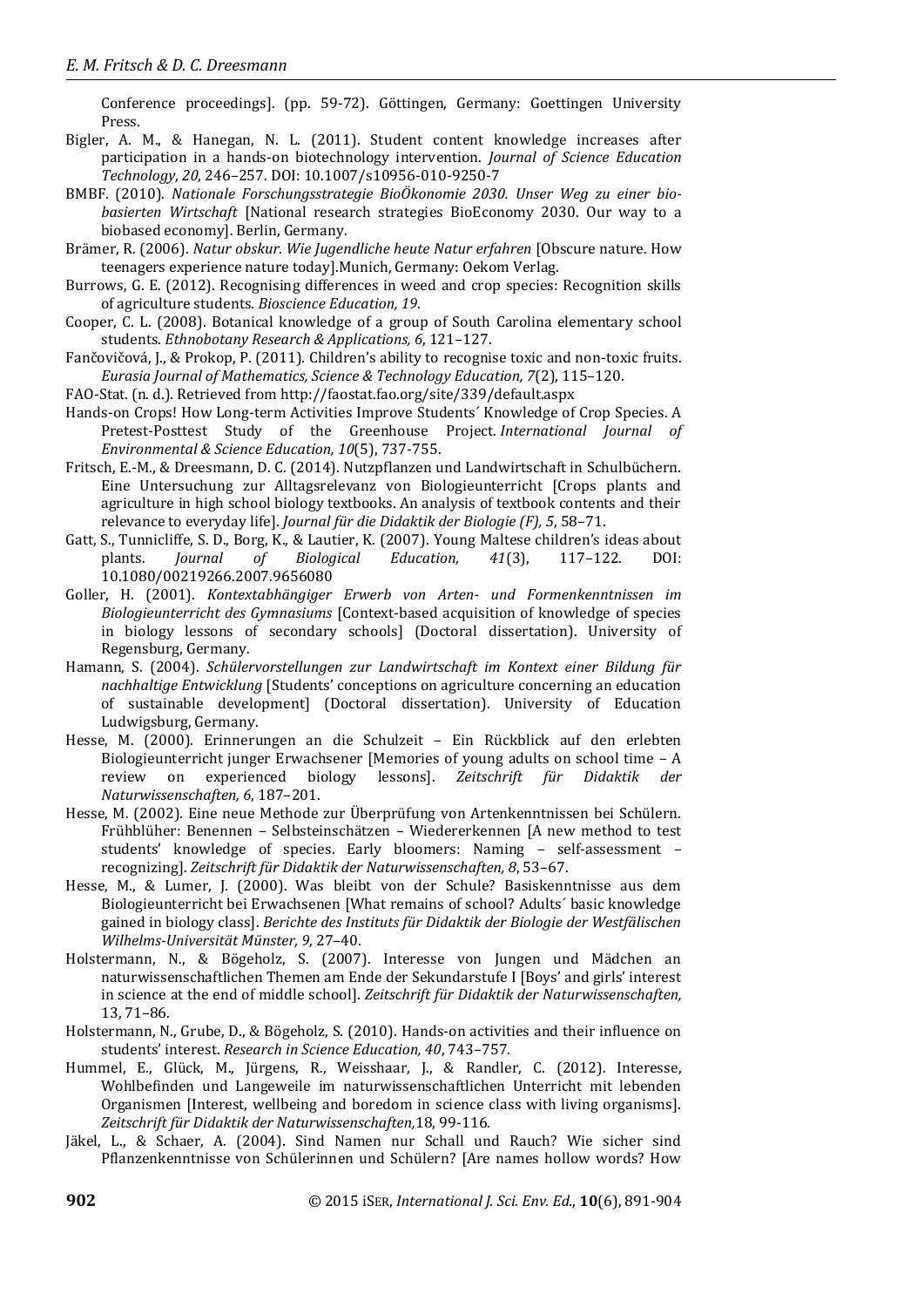certain is students' knowledge of plants?]. *Berichte des Instituts für Didaktik der Biologie der Westfälischen Wilhelms-Universität Münster, 13,* 1–24.

- Jewell, N. (2002). Examining children's models of seed. *Journal of Biological Education, 36*(3), 116–122.
- Killermann, W., Hiering, P., & Starosta, B. (2009). *Biologieunterricht heute. Eine moderne Fachdidaktik* [Biology class today. A modern didactic]. Donauwörth, Germany: Auer Verlag.
- Kinchin, I. M. (1999). Investigating secondary-school girls' preferences for animals or plants: A simple 'head-to-head' comparison using two unfamiliar organisms. *Journal of Biological Education, 33*(2), 95–99.
- Lindemann‐Matthies, P. (2005). 'Loveable' mammals and 'lifeless' plants: How children's interest in common local organisms can be enhanced through observation of nature. *International Journal of Science Education*, *27*(6), 655–677.
- Lindemann-Matthies, P., Briegel, R., Schüpbach, B., & Junge, X. (2010). Aesthetic preference for a Swiss alpine landscape: The impact of different agricultural land-use with different biodiversity. *Landscape and Urban Planning*, *98*(2), 99–109.
- Lindemann-Matthies, P., Junge, X., & Matthies, D. (2010). The influence of plant diversity on people's perception and aesthetic appreciation of grassland vegetation. *Biological Conservation*, *143*(1), 195–202.
- Lindemann-Matthies, P., & Marty, T. (2013). Does ecological gardening increase species richness and aesthetic quality of a garden?. *Biological Conservation*, *159*, 37–44.
- Lineberger, S. E., & Zajicek, J. M. (2000). School gardens: Can a hands-on teaching tool affect students' attitudes and behavior regarding fruit and vegetables?. *Hort Technology, 10*(3), 593–597.
- Löwe, B. (1987). Interessenverfall im Biologieunterricht [Loss of interest in biology class].*Unterricht Biologie, 124*(11), 62–65.
- Löwe, B. (1992). *Biologieunterricht und Schülerinteresse an Biologie* [Biology class and students' interest in biology]. Weinheim, Germany: Deutscher Studien Verlag.
- Meusch, D. (2013). *Iss was, Deutschland? – TK-Studie zum Ernährungsverhalten der Menschen in Deutschland* [Eat something, Germany? TK-survey on peoples´ nutritional behavior in Germany]. The contract of the Hamburg, the contract of the Germany. The Germany.

https://www.tk.de/centaurus/servlet/contentblob/498464/Datei/64173/TK\_Studien band\_zur\_Ernaehrungsumfrage.pdf

- Ministerium für Bildung, Wissenschaft, Jugend und Kultur (2014). *Lehrpläne für die naturwissenschaftlichen Fächer für die weiterführenden Schulen in Rheinland-Pfalz.*
- *Biologie Chemie Physik. Klassenstufen 7 bis 9/10* [Science curriculum for secondary school in Rheinland-Pfalz. Biology – Chemistry – Physics. 7th–9/10th grade]. Mainz, Germany.
- Murphy, P. (1991). Gender differences in students' reaction to practical work. In R. Levinson (Ed.). *Teaching science* (pp. 131–144). London, UK: Routledge.
- Nadeau, R., & Niemi, R. G. (1995). Educated guess: The process of answering factual knowledge questions in surveys. *The Public Opinion Quarterly, 59*(3), 323–346.
- Natarajan, C., Chunawala, S., Apte, S., & Ramadas, J. (2002). Lessons for teaching botany: What middle school students know about plants. http://www.modelab.ufes.br/xioste/papers/xioste\_paper010.pdf
- Nott, M., & Wellington J. (1999). The state we're in: Issues in key stage 3 and 4 science. *School Science Review, 81*(294), 13–18.
- OECD. (2009). *The bioeconomy to 2030: Designing a policy agenda*. Paris, France: OECD Publishing.
- Patrick, P., & Tunnicliffe, S. D. (2011). What plants and animals do early childhood and primary students' name? Where do they see them*?. Journal of Science Education Technology, 20*(5), 630–642. DOI: 10.1007/s10956-011-9290-7
- Prokop, P., Tuncer, G., & Chudá, J. (2007). Slovakian student' attitudes towards biology. *Eurasia Journal of Mathematics, Science & Technology Education, 3*(4), 287–295.
- Schussler, E. E., & Olzak, L. A. (2008). It's not easy being green: Student recall of plant and animal images. *Journal of Biological Education, 42*(3), 112–119.
- Strgar, J. (2007). Increasing the interest of students in plants. *Journal of Biological Education, 42*(1), 19–23.